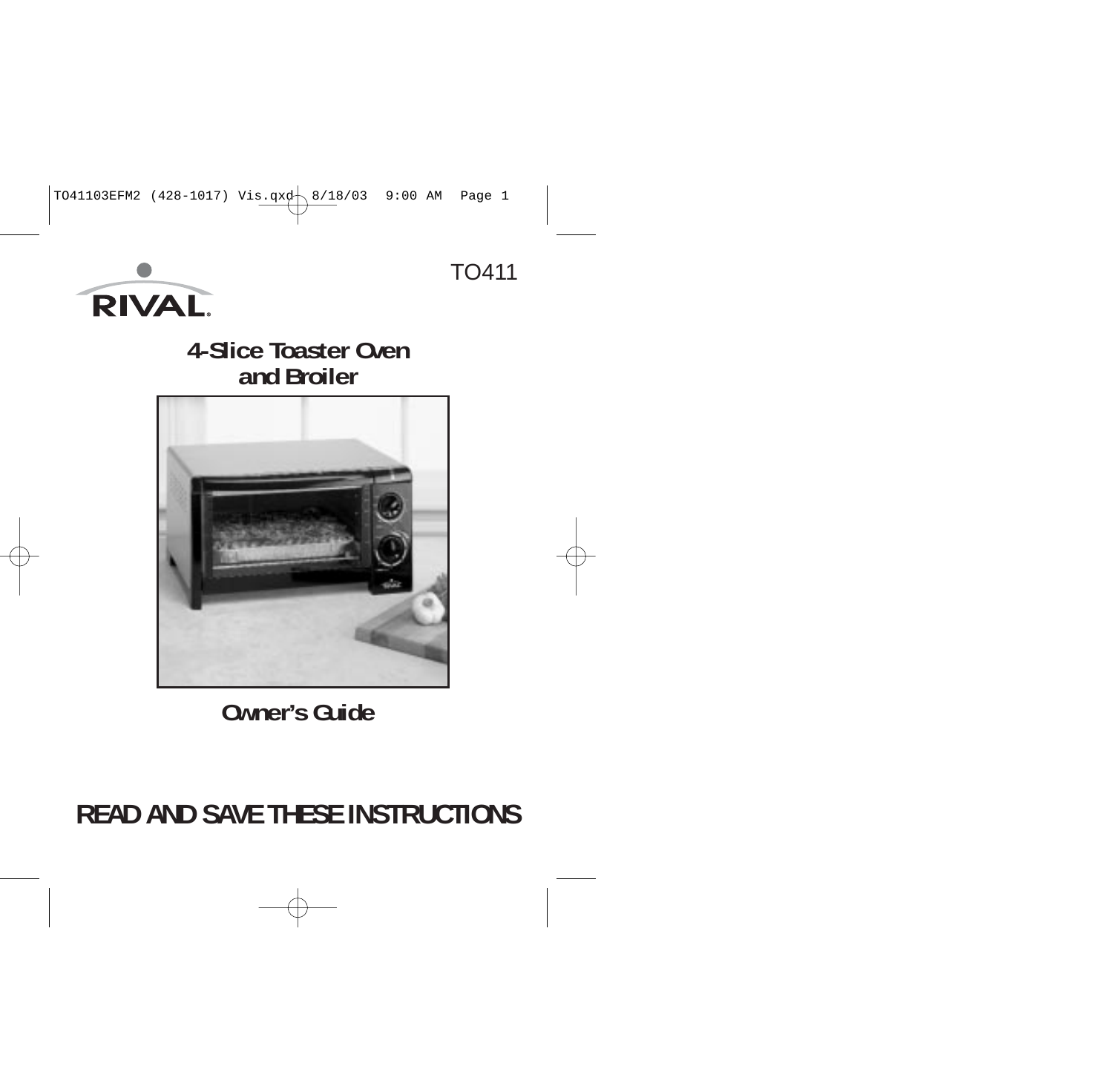# **IMPORTANT SAFEGUARDS**

**When using electrical appliances, basic safety precautions should always be followed including the following:**

- 1. Read all instructions before using.
- 2. Do not touch hot surfaces. Use handles and knobs.
- 3. To protect against electrical shock do not immerse cord, plugs or oven in water or other liquid.
- 4. Close supervision is necessary when any appliance is used by or near children.
- 5. Unplug from outlet when not in use and before cleaning. Allow to cool before putting on or taking off parts.
- 6. Do not operate any appliance with a damaged cord or plug or after the appliance malfunctions or has been damaged in any manner. Return appliance to the manufacturer (see warranty) for examination, repair, or adjustment.
- 7. The use of accessory attachments not recommended by the appliance manufacturer may cause injuries.
- 8. Do not use outdoors.
- 9. Do not let cord hang over edge of table or counter, or touch heated surfaces.
- 10. Do not place on or near a hot gas or electric burner, or in a heated oven.
- 11. Extreme caution must be used when moving an appliance containing hot oil or other hot liquids.
- 12. To disconnect, rotate the TIMER DIAL to the OFF position, then remove plug from wall outlet.
- 13. Do not use appliance for other than intended use.
- 14. Oversize foods or metal utensils must not be inserted in the ToasterOven as they may create a fire or risk of electric shock.
- 15. A fire may occur if the Toaster Oven is covered or touching flammable material, including curtains, draperies, walls, or the like, when in operation. Do not store any item on top of the appliance when in operation.

# **IMPORTANT SAFEGUARDS (CONT.)**

- 16. Do not clean with metal scouring pads. Pieces can break off the pad and touch electrical parts involving a risk of electric shock.
- 17. Extreme caution should be exercised when using containers constructed of other than metal or glass.
- 18. Do not store any cardboard, paper, plastic or other flammable items inside the oven. Store only the accessories provided inside the oven.
- 19. Do not cover CRUMB TRAY or any part of the oven with metal foil. This will cause overheating of the oven.
- 20. To turn the oven off, rotate the TIMER DIAL to the OFF position.
- 21. Use extreme caution when removing pan or disposing of hot grease.

# **SAVE THESE INSTRUCTIONS**

- **FOR HOUSEHOLD USE ONLY.**
- No user-serviceable parts inside. Do not attempt to service this product.
- A short power supply cord is provided to reduce the risk of becoming entangled in or tripping over a longer cord. An extension cord may be used with care. However, the marked electrical rating should be at least as great as the electrical rating of the Toaster Oven Broiler. The extension cord should not be allowed to drape over the counter or tabletop where it can be pulled on by children or tripped over.

## **POLARIZED PLUG**

This appliance has a polarized plug (one blade is wider than the other). To reduce the risk of electric shock, this plug is intended to fit into a polarized outlet only one way. If the plug does not fit fully into the outlet, reverse the plug. If it still does not fit, contact a qualified electrician. Do not attempt to modify the plug in any way. If the plug fits loosely into the AC outlet or if the AC outlet feels warm do not use that outlet.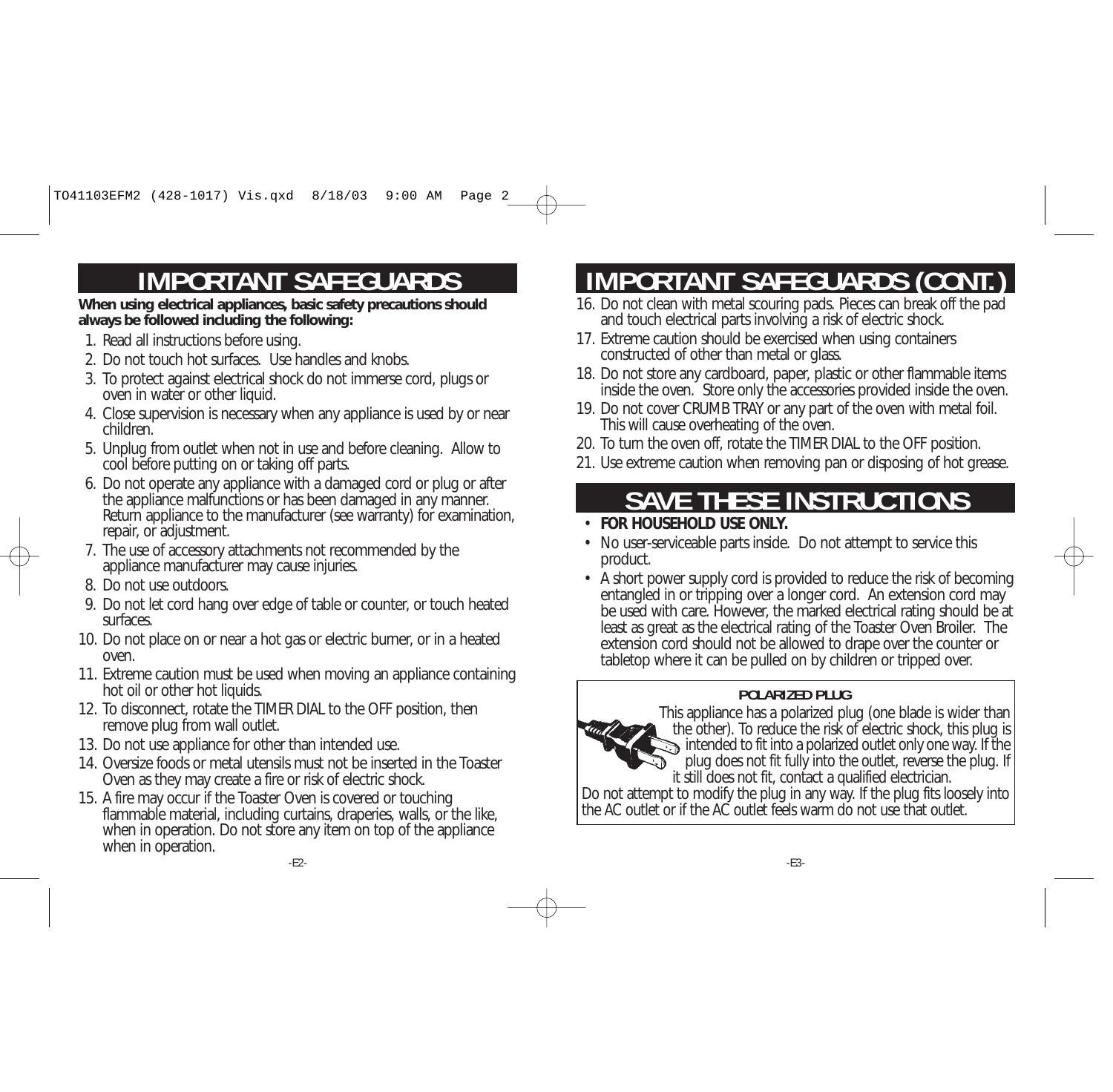# **ADDITIONAL IMPORTANTSAFETY INSTRUCTIONS**

- Leave 6 8 inches of open surface all around the exterior of the Toaster Oven.
- Place the Toaster Oven and Broiler on a dry, level heat resistant surface.
- The Toaster Oven and Broiler should be operated on a separate electrical circuit from other appliances. If the circuit is overloaded, this appliance may not operate correctly.
- Do not use airtight containers inside the oven. Containers must have room to allow for expansion of liquids.
- Do not touch hot surfaces such as the GLASS DOOR, top and sides.
- Watch the toasting process carefully when toasting items such as stale toast, croutons and crackers. Select a light setting for these types of foods.
- Do not use any sharp utensils to clean the GLASS DOOR as this may cause damage or breakage to the glass. Clean only with a soapy damp rag.

#### **KNOW YOUR TOASTER OVEN AND BROILER**



#### **PREPARING YOUR TOASTER OVEN AND BROILER FOR USE**

Your Rival® Toaster Oven and Broiler is equipped with all of the options of a full-size oven in a countertop appliance – it toasts, bakes and broils.

**NOTE:** Initial start up operation may result in minimal smell and smoke (about 15 min). This is normal. It is due to the protective substances on the heating elements, which protect them from salt effects during shipment from the factory.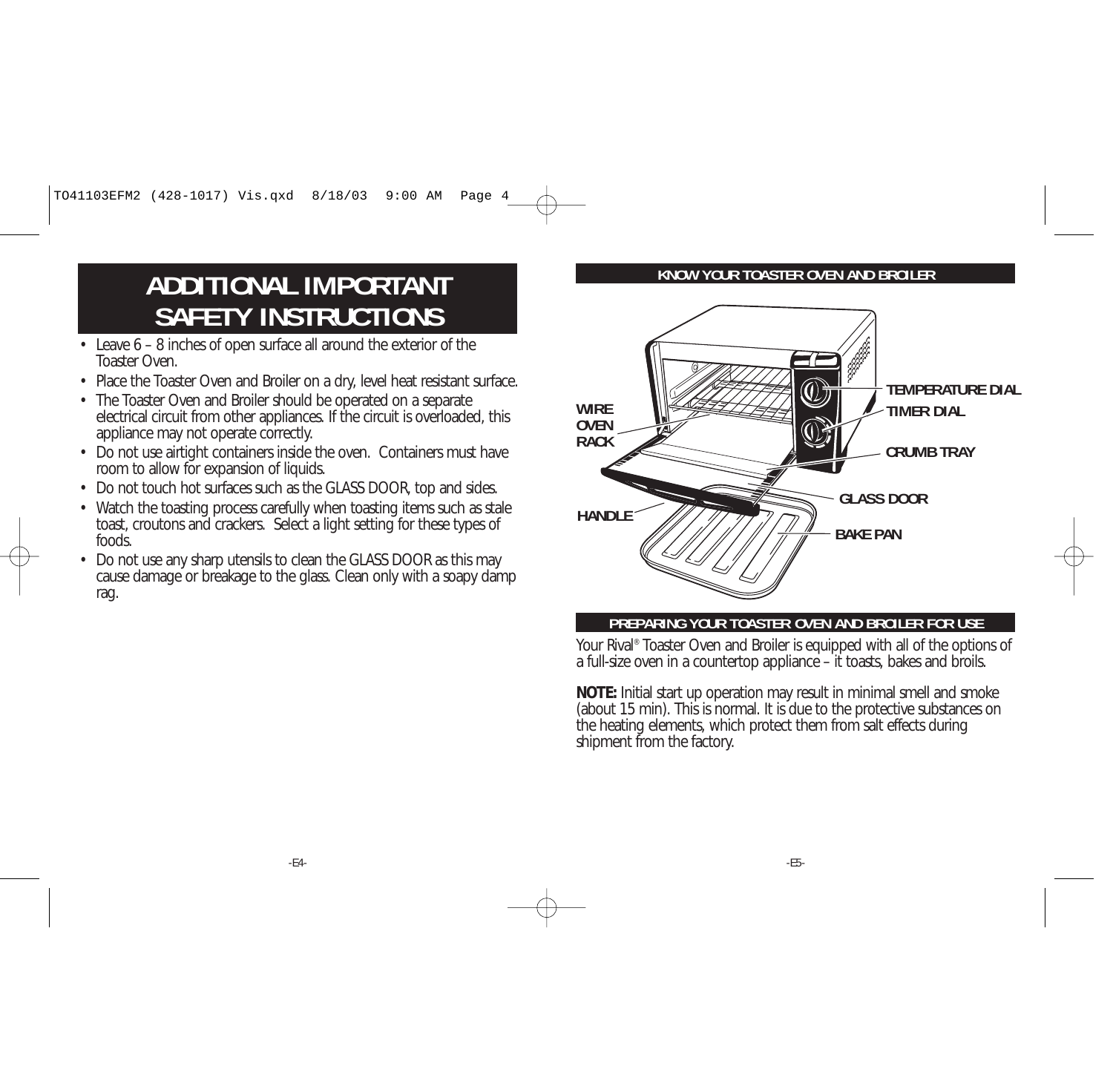#### **OPERATING INSTRUCTIONS FOR TOASTING**

- 1. Rotate the TEMPERATURE DIAL to toast
	- A. Open the GLASS DOOR and place the bread on the wire rack (up to 4 slices).
	- B. The WIRE OVEN RACK will slide out when the door is opened. Make sure the WIRE OVEN RACK is positioned in between the 2 RACK GUIDES.
	- C. Remember to remove the BAKE PAN first.
- 2. The TIMER DIAL is the ON/OFF switch
	- A. Choose your color preference by adjusting the TIMER DIAL to select light, medium or dark. The indicator light will come on.
	- B. To test the toasting of your type of bread, we suggest starting at a medium setting as bread varies according to humidity, thickness and texture. Each type of bread will toast differently according to these properties.

### **IMPORTANT:**

When choosing toast color (light, medium or dark) always rotate the timer over 5 minutes and then rotate back to dark, medium or light. This will ensure that the timer operates correctly and safely.

- • When the toast cycle is finished the bell will ring and the electrical power and the indicator light are automatically turned off.
- • To stop the cycle at any time, turn the timer counter clockwise to the OFF position and the bell will ring.
- • Four (4) slices will be lighter than one (1) slice, adjust TIMER DIAL accordingly.
- •If toasting only one slice, place bread in the center of the WIRE OVEN RACK, 4 slices should be toasted side by side.

In this cycle, both the top and bottom heating elements operate.

#### **OPERATING INSTRUCTIONS FOR BAKING**

- 1. Place the food on the BAKE PAN and then place the pan on top of the WIRE OVEN RACK in the oven. Close the GLASS DOOR.
- **NOTE:** We suggest to always preheat the oven at this setting before placing the food inside.
- 2. Rotate the TEMPERATURE DIAL to the desired temperature.
- 3. The TIMER DIAL is the ON/OFF switch.

After rotating the TEMPERATURE DIAL to your desired temperature, you must select the TIMER DIAL with the following options.

- A. For short baking times, rotate the TIMER DIAL clockwise (up to 30 minutes). At the sound of the bell, the bake function will turn off automatically.
- B. For longer baking times, rotate the TIMER DIAL counter-clockwise to the STAY ON setting. The cooking will continue until the TIMER DIAL is manually turned off. The bell will sound and the indicator light will turn off. after the timer is manually switched off.

**NOTE:** In this cycle, both the top and bottom heating elements operate.

#### **OPERATING INSTRUCTIONS FOR BROILING / TOP BROWN**

- 1. Place the food on the BAKE PAN and then place the pan on the top of the WIRE OVEN RACK in the oven. Close the GLASS DOOR.
- 2. Rotate the TEMPERATURE DIAL clockwise to the BROIL position.
- 3. The TIMER DIAL is the ON/OFF switch.

After rotating the TEMPERATURE DIAL to the BROIL position, select the TIMER DIAL with the following options.

A. For short time broiling, rotate the TIMER DIAL clockwise (up to 30 minutes). At the sound of the bell, the broil function will automatically turn off<sup>1</sup>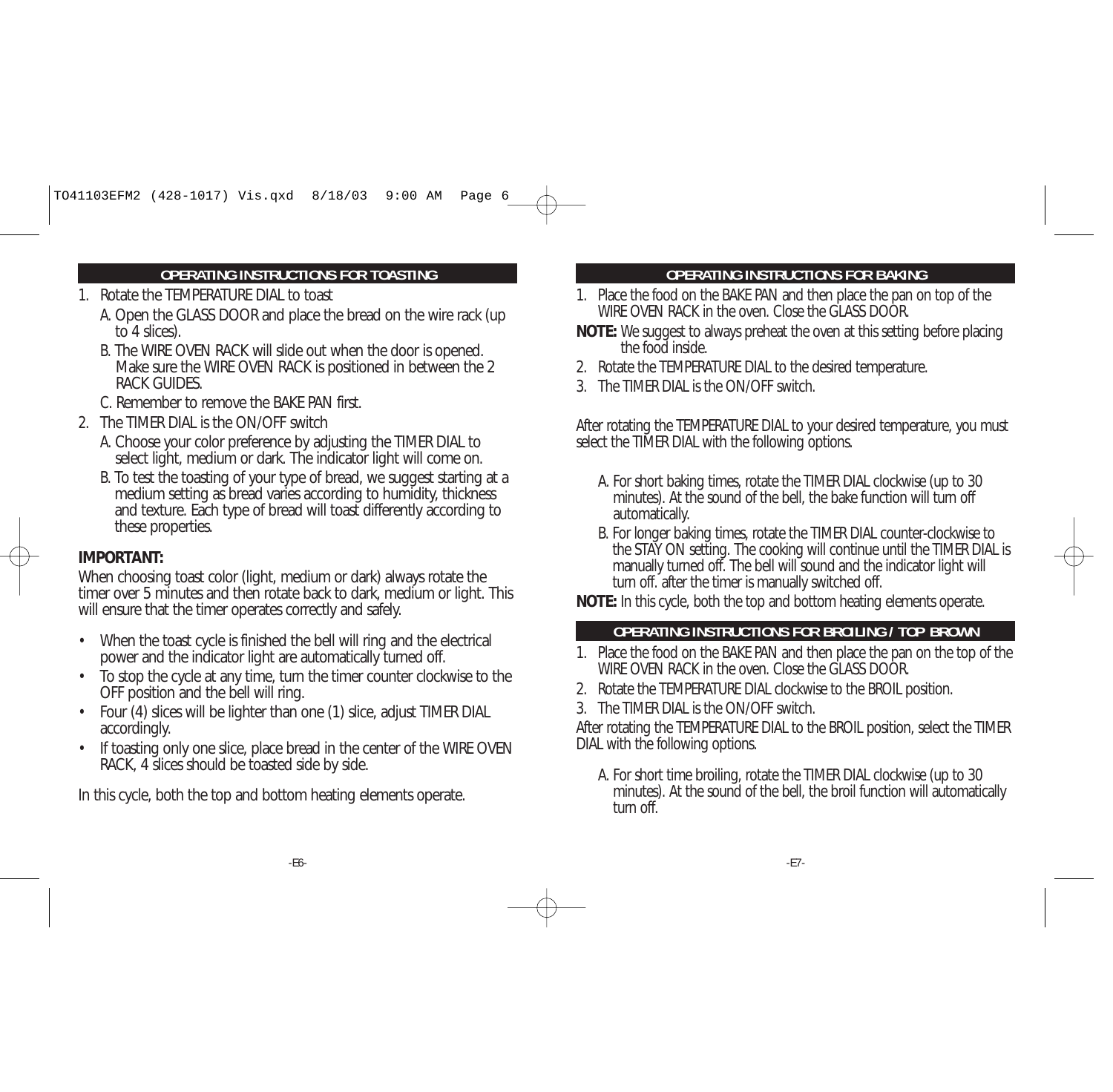#### **OPERATING INSTRUCTIONS FOR BROILING / TOP BROWN (CONT.)**

B. For long time broiling, rotate the TIMER DIAL counter-clockwise to the STAY ON setting. The broiling will continue until the TIMER DIAL is manually turned to the off position and the bell will sound.

In this cycle, only the upper heating element operates.

**NOTE:** Always monitor the food at this setting to ensure that you are not over cooking.

We suggest using the timer as food can burn quickly at this setting. When broiling, turn the food over for even cooking. Food should not be placed directly on the WIRE OVEN RACK.

For top browning simply broil as long as desired. Do not pre-heat.

Do not allow aluminum foil to touch the heating elements.

### **USEFUL TIPS**

- 1. Condensation will appear on the GLASS DOOR for some foods and then disappear. This is normal.
- 2. Cook food immediately after defrosting.
- 3. Frozen foods and thick meats will take longer to cook.
- 4. Avoid opening the GLASS DOOR too frequently to prevent heat loss.
- 5. When toasting frozen bread or more than one fresh slice, the toast preference should be at a darker setting than if you were toasting one regular slice.
- 6. When broiling, smoke will likely appear. Removing excess fat prior to broiling can reduce this. Always use the BAKE PAN.

#### **IMPORTANT:**

When setting the timer for less than 5 minutes, always rotate the timer past 5 minutes and then rotate back to your chosen time. This will ensure a safe and accurate time.

#### **HOW TO CLEAN YOUR TOASTER OVEN AND BROILER**

- 1. Before using your Rival® Toaster Oven and Broiler, wash all of the accessories – WIRE OVEN RACK and BAKE PAN – in hot water withdetergent soap.
- 2. Initial start up operation may result in minimal smell and smoke (about 15 minutes). This is normal. It is due to the protective substance on the heating elements which protects them from salt effects during shipping from the factory.
- 3. Always make sure that the appliance is unplugged and cooled before cleaning.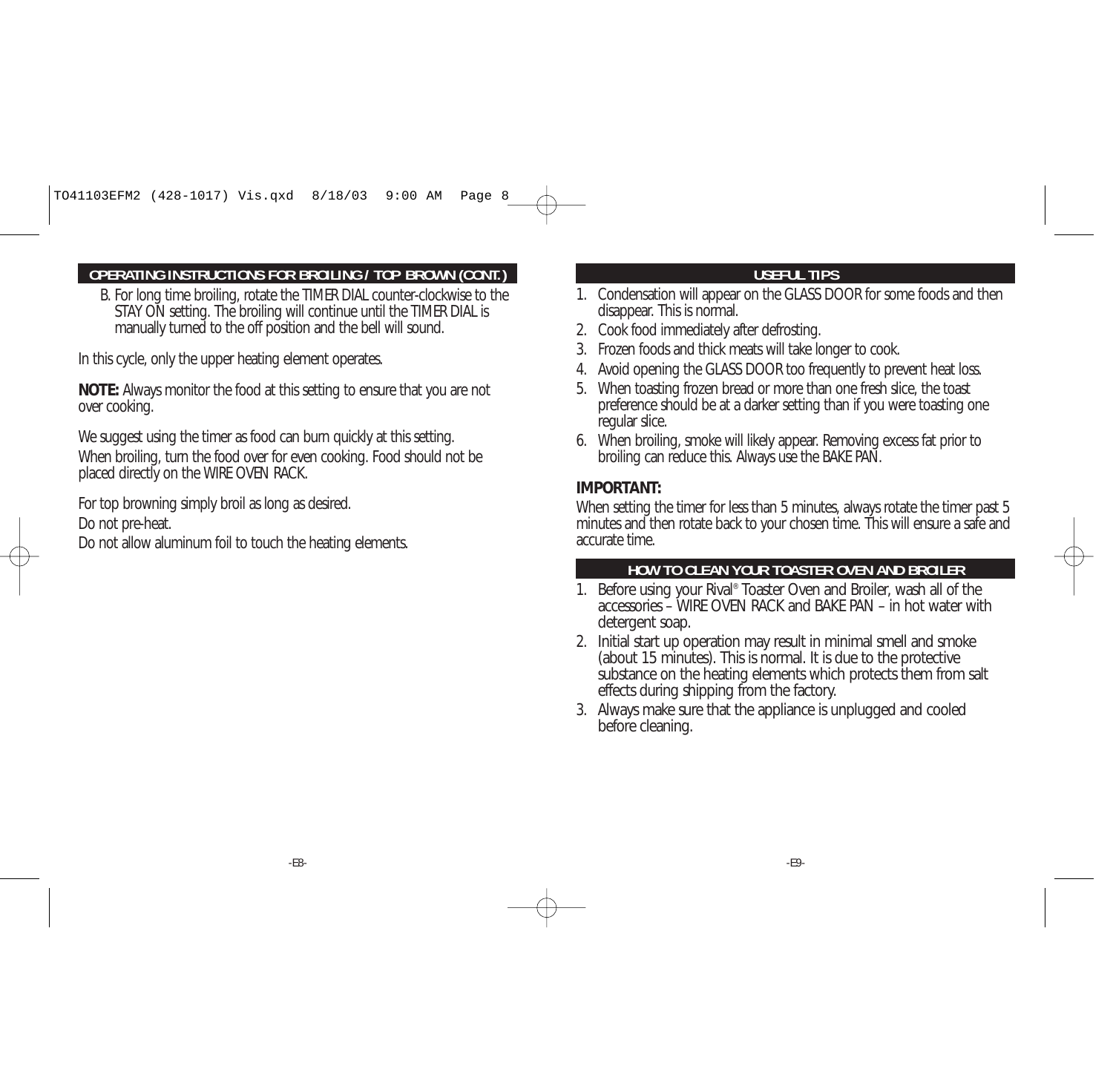#### **HOW TO CLEAN YOUR TOASTER OVEN AND BROILER (CONT.)**

4. The WIRE OVEN RACK can be removed easily for cleaning. Open the GLASS DOOR, Pull WIRE OVEN RACK towards you and tilt rack up slightly until it slides out completely. Once the rack is removed, clean the non-stick coated interior with a damp cloth. To replace the WIRE OVEN RACK, open the GLASS DOOR and tilt upward slightly. Slide the rack into the rack groove on both sides of the chamber, push straight to the back of the oven chamber. Ensure that the automatic door hook is in the correct position to push the WIRE OVEN RACK towards the rear of the chamber. The exterior may be wiped with a damp cloth.

**REMEMBER:** Do not place the entire unit in water or any liquid. DO NOT WIPE THE HEATING ELEMENTS – They are self cleaning.

- 5. Cleaning the CRUMB TRAY:
	- A. This Toaster Oven and Broiler is equipped with a slide out CRUMB **TRAY**
	- B. To clean out the crumbs, ensure the unit is off and is cool. Open the door and pull the CRUMB TRAY toward you.
	- C. After emptying crumbs, clean the tray with a soft cloth in hot water with liquid detergent or soap. Do not use harsh abrasive cleaners.
- 6. DO NOT use the dishwasher to clean any of the accessories, which are included with this product.
- 7. DO NOT use any abrasive cleaning products.
- 8. Clean accessories with a soft cloth in hot water with liquid detergent or soap.

### **HOW TO CLEAN YOUR TOASTER OVEN AND BROILER (CONT.)**

#### **CAUTION**

- TO PROTECT COUNTERTOP FROM DAMAGE, THE TOASTER OVEN / BROILER MUST BE OPERATED WITH THE CRUMB TRAY IN PLACE, AND CLEANED OF EXCESS FOOD.
- • NEVER OPERATE YOUR TOASTER OVEN / BROILER WITH THE GLASSDOOR OPEN.
- NEVER PUT THE BAKE PAN (OR ANY OTHER ACCESSORY) DIRECTLY ON THE TOP OF THE LOWER HEATING ELEMENT.
- THE EDGES OF THE METAL GUARD COVERING THE LOWER HEATING ELEMENT SHOULD NEVER BE TOUCHED DURING CLEANING. ALWAYS USE A SOFT BRUSH OR OTHER UTENSIL TO PREVENTINJURY.

#### **TAKE CARE**

- • Always leave at least 1" between the top of food and the top heating elements.
- • Remove all plastic and paper from food, TV dinners, etc. before cooking.
- •Always use oven mitts to remove BAKE PAN after cooking.

#### **RECIPE GUIDE**

- •Remember in BAKE function only, preheat oven for 5 minutes
- •Always use oven mitts to remove BAKE PAN after cooking.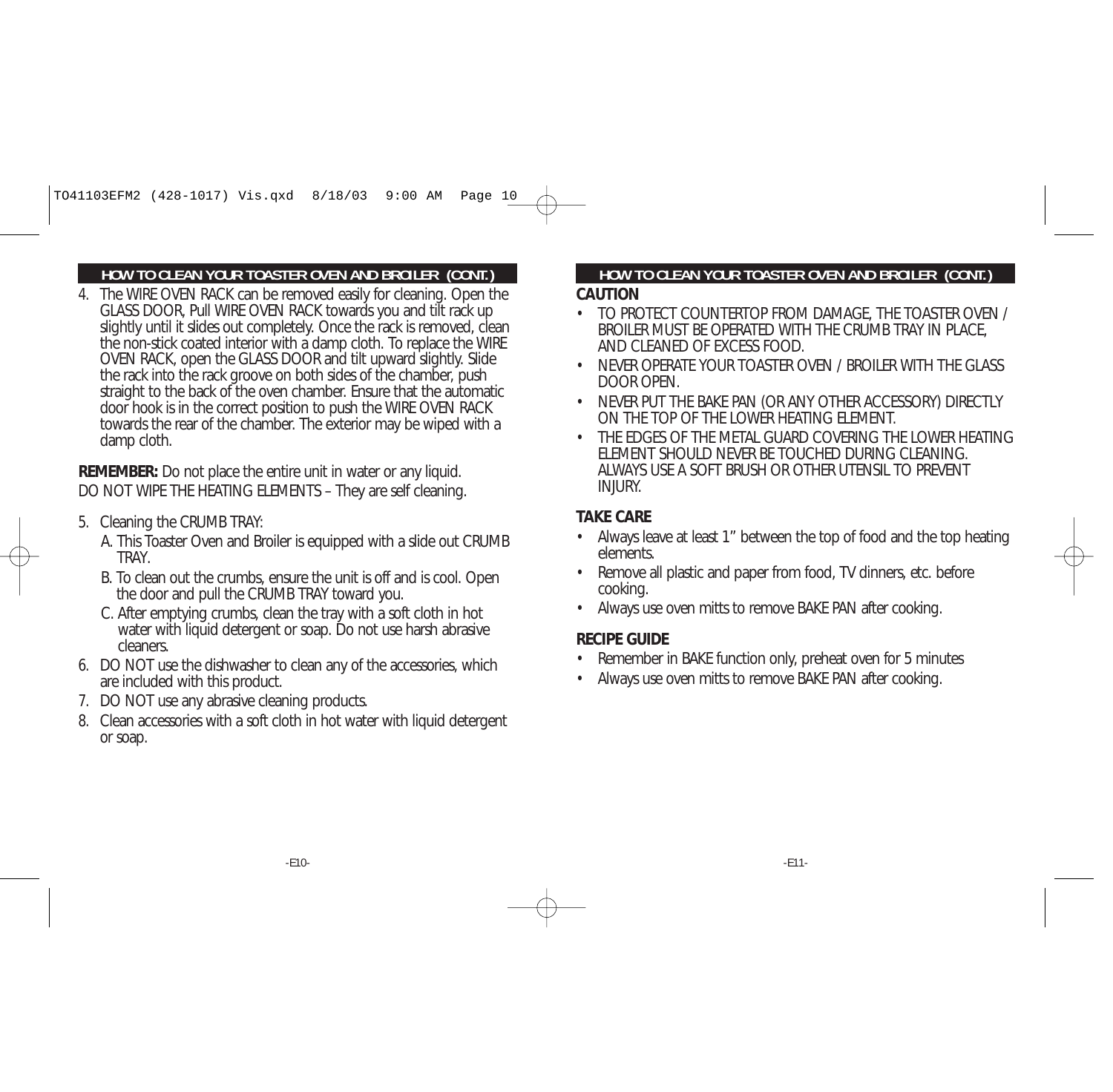| <b>COOKING TIME AND TEMPERATURE</b> |                                                 |                                                                                                                                |
|-------------------------------------|-------------------------------------------------|--------------------------------------------------------------------------------------------------------------------------------|
| <b>FOOD</b>                         | <b>QUANTITY</b>                                 | <b>COOKING INSTRUCTIONS</b>                                                                                                    |
| Frozen Pizza                        | $2 - 4$ Slices                                  | Bake on BAKE PAN at 400°F<br>for $15 - 20$ minutes.                                                                            |
| Bacon                               | $4 - 6$ strips                                  | Bake on BAKE PAN at 400°F.<br>Use timer set to $7 - 12$ minutes<br>according to taste preference.                              |
| Hot Dogs                            | $4 - 8$ hot dogs                                | Broil on BAKE PAN. Set timer<br>to 15 minutes and add time<br>according to taste. Turn hot<br>dogs often.                      |
| Hamburgers                          | $\overline{Up}$ to 4 pieces<br>$(1/4$ lb. each) | Bake on BAKE PAN at 400°F for<br>20 minutes.                                                                                   |
| Frozen French                       | <b>FIII BAKF PAN</b>                            | Bake in "Stay On" mode for 20                                                                                                  |
| Fries                               | one layer only                                  | minutes, then broil for 5 minutes<br>or more according to taste<br>preference.                                                 |
| Leftovers                           | <b>FIII BAKE PAN</b><br>one layer only          | Bake at 250 - 375° F with timer<br>for 15 minutes. Continue<br>according to taste.                                             |
| Chicken                             | <b>FIII BAKF PAN</b><br>one layer only          | Bake at 400° F for 35 minutes or<br>until juices run clear with the<br>"Stay On" setting.                                      |
| <b>TV Dinners</b>                   |                                                 | Place foil container directly<br>on WIRE OVEN RACK. Follow<br>package directions.                                              |
| <b>Baked Potato</b>                 | $1 - 5$ potatoes                                | Wash and pierce with a fork. Option<br>- brush on olive oil. Bake at 400°F<br>for $60 - 95$ minutes with<br>"Stay On" setting. |
| Pork Chops                          | Up to 4 chops                                   | Place on BAKE PAN and broil for<br>35 min. Turn over at least two times.                                                       |

#### **COOKING TIME AND TEMPERATURE (CONT.)**

 **NOTE:** The recipe guide is for suggestion only. Temperatures may vary depending on the size and consistency of the food. Frozen food will take longer to cook than thawed food.

### **QUESTIONS AND ANSWERS**

### **Q** *Unit smokes during baking or broil function.*

**A** Initial start up operation may result in minimal smoke or smell (about 15 minutes). This is normal and due to the protective substance on the heating elements which protects them from salt effects during shipping.

Smoke in baking function often means the BAKE PAN or interior of oven is dirty. Clean per instructions.

Smoke almost always appears in broiling and is normal. Cut off excess fat prior to broiling to reduce smoking.

Stop using the appliance if the smoke source is the power cord. Unplug immediately.

#### **Q** *The WIRE OVEN RACK is stuck and GLASS DOOR does not operate smoothly.*

**A** Remove WIRE OVEN RACK and clean inside the oven rack grooves inside the oven chamber. Also clean inside of CRUMB TRAY. Checkthat hook on GLASS DOOR is properly aligned into WIRE OVEN RACK.

#### **Q***Toast is black and smoking or too light.*

**A**Choose lighter or darker toast setting.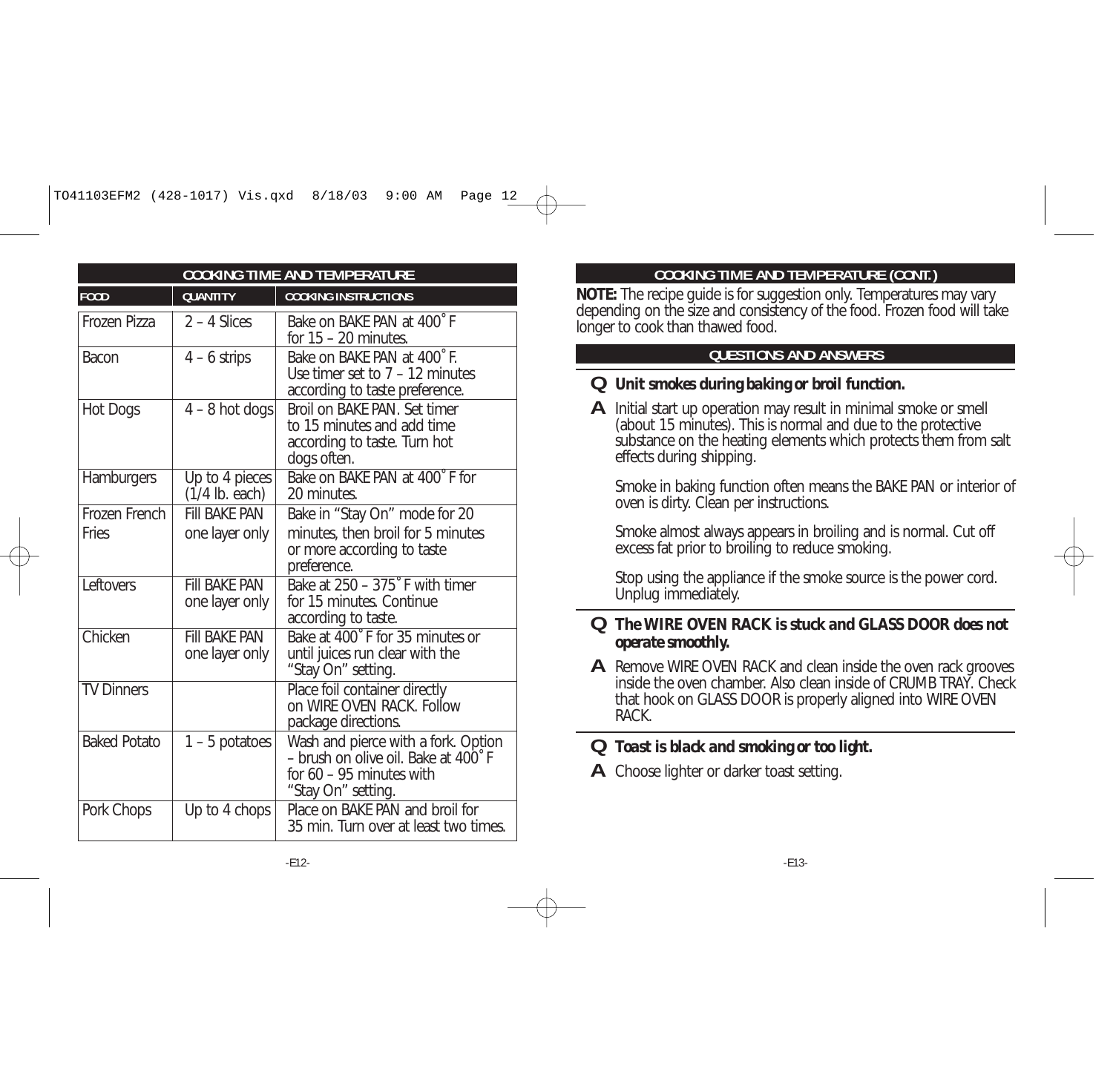#### **NOTES**